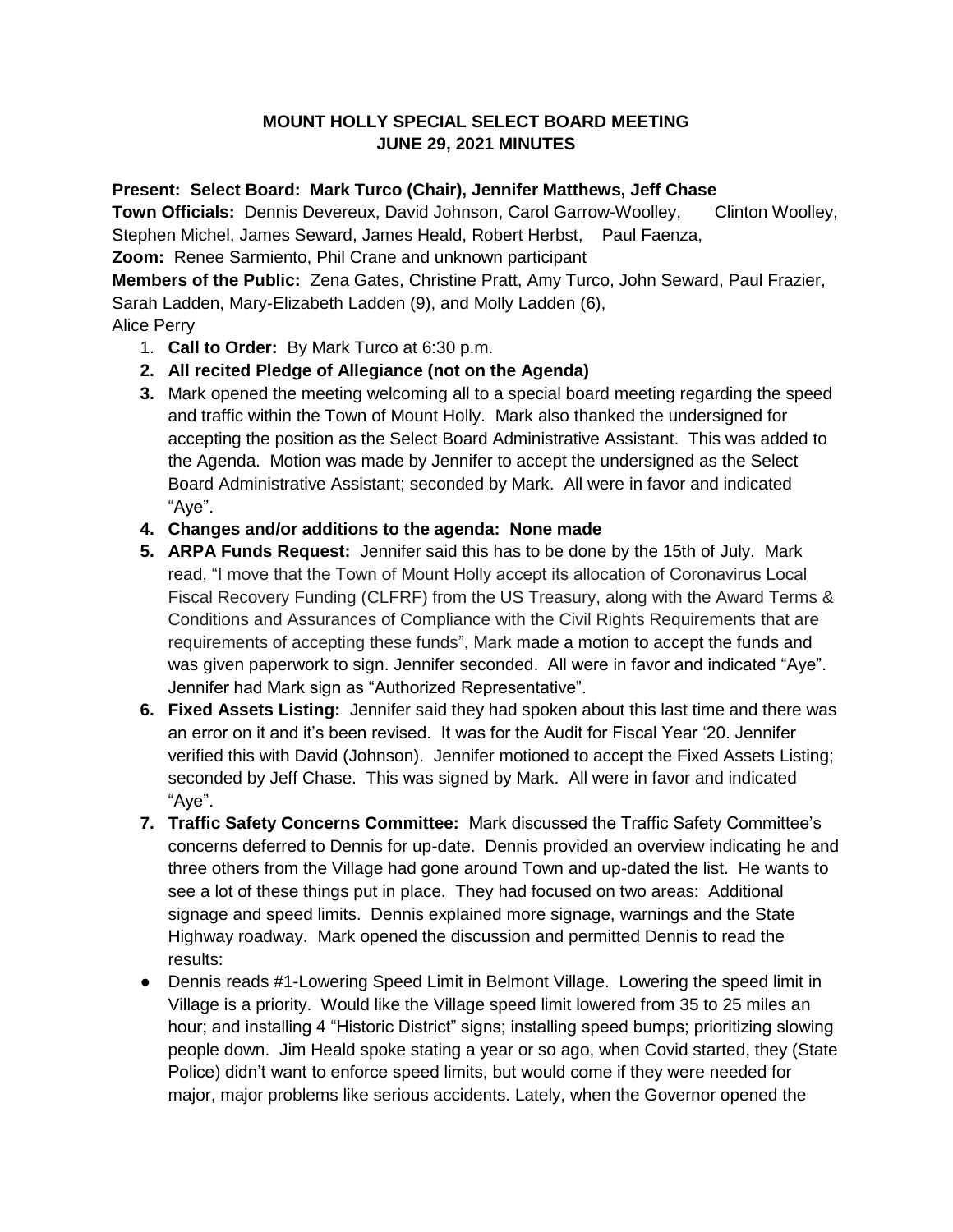State, they were around like fleas; not so much now. You could have a sign every 20 feet, but they have to be enforced or money is wasted. Thanks people for looking into this. Jim has lived on Belmont Road since 1966 and believes this is the absolute worst year he's ever seen! Cars pass by his house doing 60-65; recommends hiring the Sheriff and spending some money. Jim knows a lot have perished since he's been here and it's all speed-related. This will keep happening if we don't have enforcement.

- John Seward said he and his wife, Jody, walk the road and have a fear of death! All the new transplants drive like they're still in Connecticut. They should be more courteous towards their fellow community members and not wanting to kill somebody, their animals or their child. Believes they stopped signage about 20 years ago. John explained it's unclear if it's 50 or 35. There's random Police presence. Mentions Bridgewater—no one speeds there!! It all comes down to moving here or living here all your life; going for walks, having dogs off-leash. It would be nice to have that here again. Signage is good, enforcement is absolutely necessary.
- Dennis says the elephant in the room is who will enforce it and what's going to happen. Hiring the Rutland County Sheriff or State Police, recommends 10-20 hours a month, people get stopped, or people seeing other people get stopped. Grant money for signage, unsure about enforcement.
- John discusses Gates Road and the corner of Healdville. Mentions tree trimming to ensure visibility on blind corners and signage.
- Dennis suggests speed bumps in Belmont Village, but hasn't found them in places other than parking lots. He has had trouble finding them in any other towns.
- Alice Perry introduces herself. She volunteered to be part of this group. Discusses children and people doing 50 past signs saying "Slow-Children". Callous disregard towards neighbors. Believes something awful will happen unless we do something. Signage is great as well as enforcement. Talks about Bridgewater and Chester. Some people have offered to pay for their own speed bump.
- Paul Faenza spoke about the Ordinance of 1988, which only affects three parts of roads in Town. If there is not a sign "Speed limit 35" on these three roads; it's 50. Discusses different roads in Town. Should we amend the Ordinance? Discusses a sign posted by State Police on Belmont Road and the sign was found thrown in the woods. Paul said he asked State Police to come monitor the roads here because they were speeding past the school. Paul received phone calls from people asking why they (State Police) were here and they shouldn't be stopping people because they don't have enough money to pay for tickets. Enforcement is huge. Paul believes if you get the Sheriff in here and they enforce the speed limit, it would be fine. Paul states he doesn't like the speed bump idea because they can't be seen at night.
- John asks if there would be revenue for Town if the State Police and Sheriff were here. If it's a State Highway, it goes to the State. Paul and Dennis explain how it works. \$160,000 a year. John said it would pay the State Police to be here; the fines offset the cost of having them here.
- Jennifer explains the Select Board has received numerous emails on this issue, the majority being about speeding in Belmont Village and Belmont. Jennifer asked about the 5 year ordinance with speed limits. If they have an ordinance and if they reduce the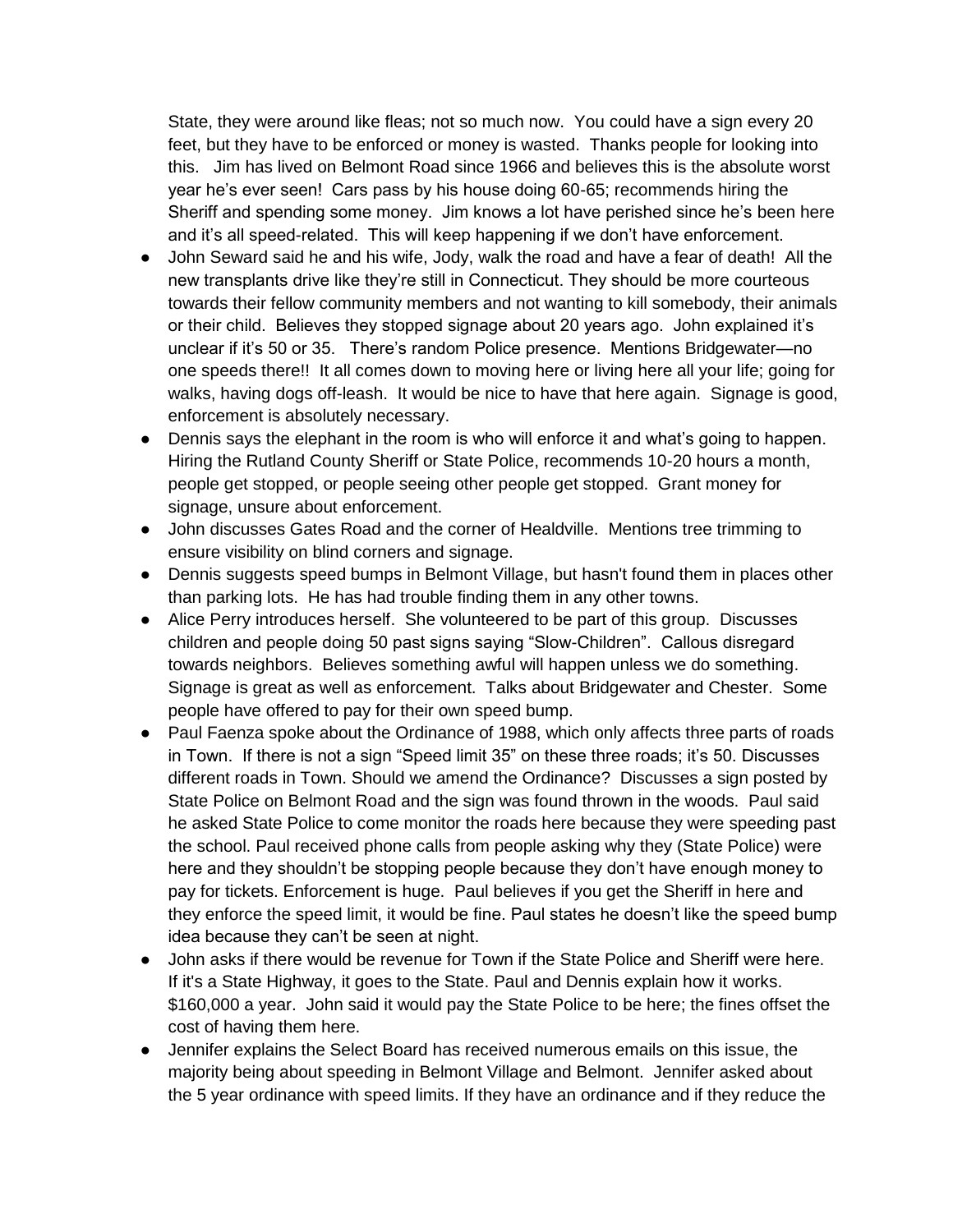speed limit, it has to be enforceable. Mark states every road needs it and should be on that ordinance to be enforceable. A discussion is held with Jennifer and Dennis.

- Bob Herbst states the possibility of having an ordinance that all roads in the Town of Mount Holly are 35 unless posted. Then post "25" in the village. Recently he saw a sign on the side of the road in Newport, NH, stating "Drive Like Your Children Live Here". People drive 60 mph on Belmont Road, when he waves for them to slow down, they accelerate. It's careless disregard for neighbors. Think about everyone's safety and everyone's liability in Belmont. John asks Paul which roads are on the ordinance and Paul states: Belmont Road, Healdville Road on either side of each.
- Dennis discussed paved roads vs. unpaved roads. Could be covered under ordinance. Discusses Mount Holly Heights, they want 25-30 mph there. All Town paved roads 40 mph and unpaved, 35 mph.
- Mark discussed dirt roads were 35–named them—there's room for improvement.
- Amy Turco said people drive 50-60 mph near the sugar house. It's not okay.
- Jim Heald asked what are we going to do about doing an Ordinance?
- Mark answered we have to draft an ordinance and we have to set speed limits. Also check the costs for the Sheriff.
- Amy asks who's doing this? The Select Board or the Committee. Mark said the Select Board will look into it.
- Mark stated they have reached out to the Sheriff about an hourly rate.
- Amy asks Paul if they need to be contracted. Paul explained the Troopers are out and will come out and enforce local ordinances.
- Mark said he will reach out and have them enforce it. Human life is important.
- Bovie states we need an ordinance in case someone takes it to court.
- Mark replied, it's coming. The ordinance is coming.
- John asks how do you know what the speed limit is. Paul explains it is 35 mph to a point and then back to 50 on top of the hill. Discussion is held on this.
- Steve Michel explains where the signs are by Gates Road. He was asked, can you see the signs because of the limbs of the trees. Steve explained where they are.
- John asked about speed limit signs and painting it across the road. You see it when you approach it. Mark agrees. Mark says you see it in a lot of villages.
- Paul Frazier said he is on Healdville Road and has noticed a difference in the last 3 years, especially since last year. Fed Ex and UPS speed too. Everything said here has been on his mind. He explains speeding and how 35 becomes 40 and how you can take advantage. Discusses an accident that occurred from speeding on 103. Believes speed was involved in that.
- Jennifer added on Healdville Road, coming out of Branch Brook, people are flying by that point and get on right by pulling out in front of them.
- Dennis and Mark pulled the discussion in to keep it on point.
- Sarah Ladden said she's across from Bob, has a 9 year old, a 6 year old and a 2 year old. Believes signs antagonize people, told of a recent experience which occurred recently. Sarah's daughter, Mary Elizabeth (9 years old), added the cars drive by pretty fast and she gets scared. Explains their porch is close to the road and is scared they'll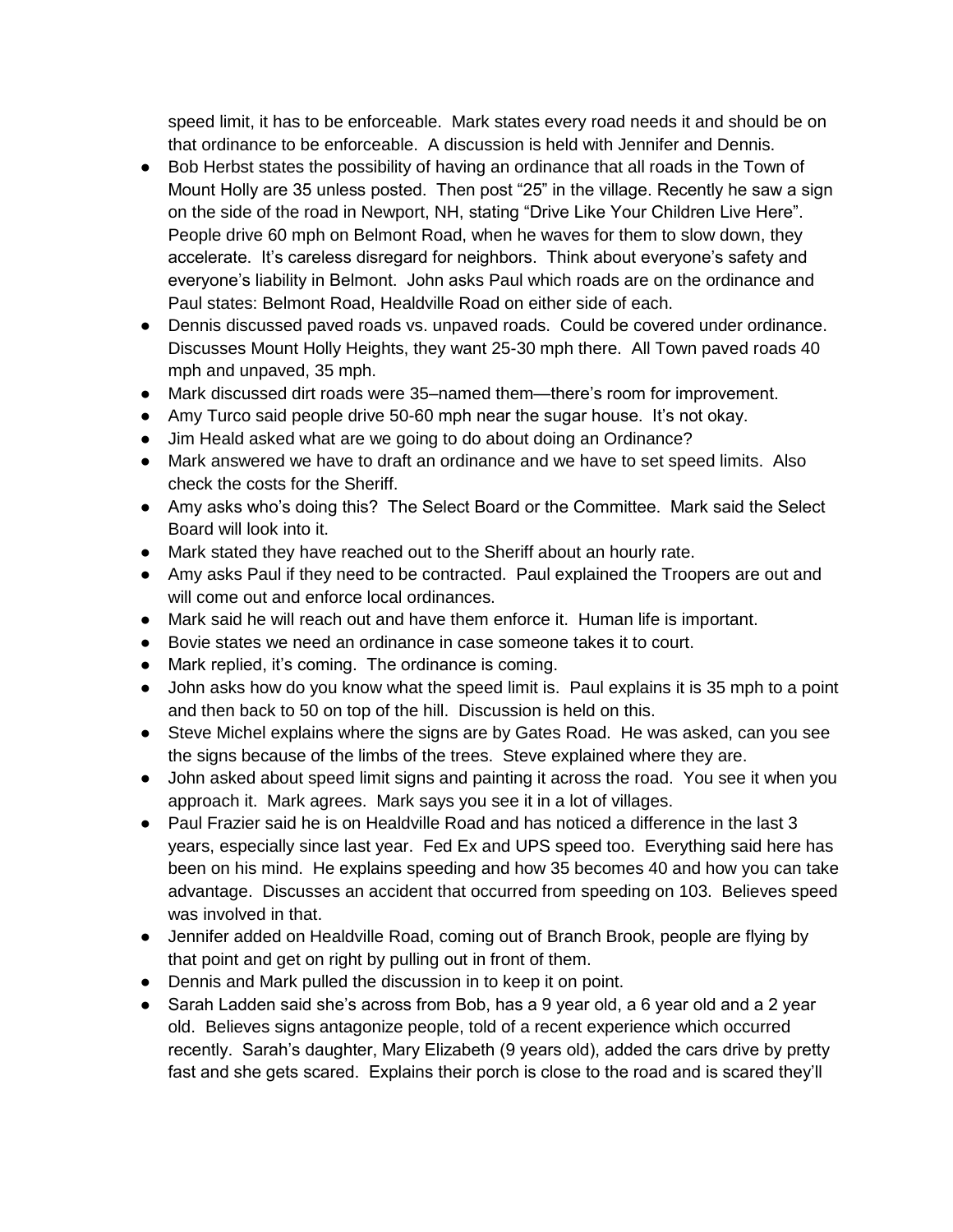get hit. Cars don't pay attention to the signs. Mary Elizabeth received a round of applause.

- Alice Perry said there's a committee. The roads Belmont Road, Church Street and Maple Hill Road a "Historic Village". Post signs. Appeal to civic pride to do 20-25 mph maybe.
- Dennis specified roads, Shunpike and Nineveh. Should have signs for a 3-way or warn of a side road, especially where it goes to dirt, which is bad for bikers. There's a blind side road which should be posted. Mentions a local couple and how carefully they have to drive to manage these roads.
- Dennis discusses Item 5–Warning Signs: Should be a mirror for Branch Brook Road, but doesn't believe they last. Sign for "Hidden Side Road" so people have a little heads up but for signage, a cost is involved.
- John added maybe we should have something like Fire Station warning lights for Branch Brook Road.
- Dennis mentions Carol Ballou telling him about Flanders Corner, from Hedgehog Hill Road, where there's a grassy triangle, the Stop sign should be closer to the road; one should be moved and one added.
- Dennis discussed Item 7–Belmont Road, Nichols and Teer Road. In 1960, there was an accident where a woman who was a passenger in a car was T-boned and she became an invalid for the rest of her life. Explained how he approaches Nichols Road now; Teer Road isn't as bad.
- Dennis discussed Item 9–Replacing the Yield Sign on Straight Road and Maple Hill Road, Should be a Stop. Bob agreed Nichols Road/Teer Road should be posted as "Dangerous Intersection".
- Dennis said they could do a lot. Possibly removing the grassy triangle. In 1940, the triangle was removed and there were mixed feelings on both sides, houses on both sides. On Lake Street, if two cars are meeting, one would have to come to a complete stop. Alice added there are people adamantly opposed to removing the grassy triangle. Three out of 4 committee members like the knoll.
- Christine Pratt said she was at Jordon's house visiting. People went by her fast and didn't stop. Bob agreed with her.
- Dennis discussion held of Belmont Road to Lake Street. Four-way stop for Belmont Store. Cars block the view.
- John asks for suggestions regarding the parking in front of the Belmont Store. Dennis tells of Ray Tarbell, about 6 years ago when they were discussing the parking there and if there were cars parked blocking the view. Ray said the cars would have to slow down for the driver's to get a better view. He was right!
- Jim discusses Belmont Store parking. John joins in regarding the lines for parking and how big cars are now. Bovie adds "you should try it with a plow".. Jim Seward said they really hear about it when traffic has to be rerouted that way after an accident on 103.
- Dennis discusses other places such as the State Highway. Zena said she has had several close calls on Gates Road. Dennis asked if a sign would help. Jim said if they're going 35, that's okay.